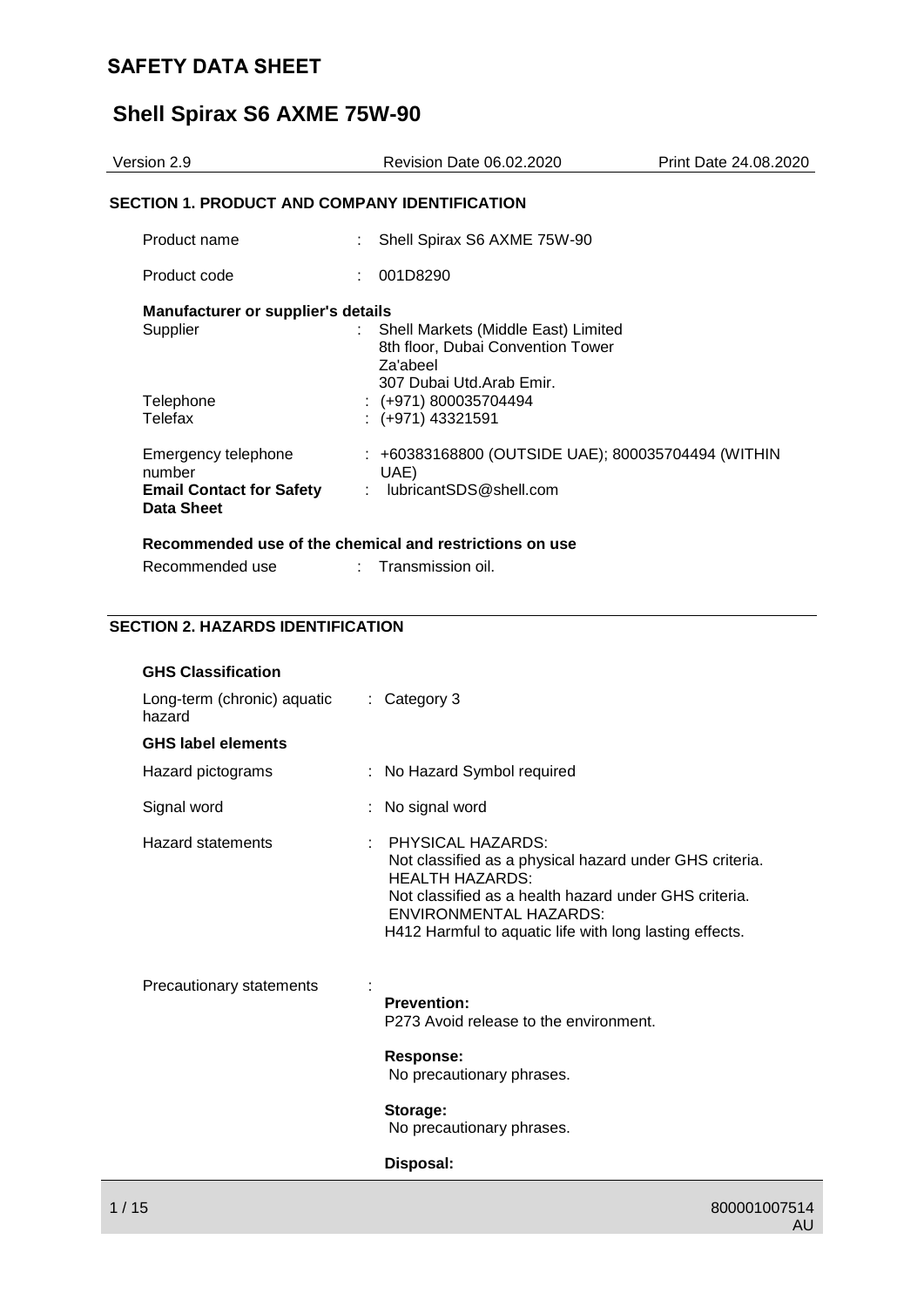## **Shell Spirax S6 AXME 75W-90**

Version 2.9 Revision Date 06.02.2020 Print Date 24.08.2020 P501 Dispose of contents/ container to an approved waste disposal plant.

#### **Other hazards which do not result in classification**

Prolonged or repeated skin contact without proper cleaning can clog the pores of the skin resulting in disorders such as oil acne/folliculitis.Used oil may contain harmful impurities.Not classified as flammable but will burn.

### **SECTION 3. COMPOSITION/INFORMATION ON INGREDIENTS**

| Chemical nature | : Synthetic base oil and additives.<br>Highly refined mineral oil.                      |
|-----------------|-----------------------------------------------------------------------------------------|
|                 | The highly refined mineral oil contains <3% (w/w) DMSO-<br>extract, according to IP346. |
|                 | The highly refined mineral oil is only present as additive<br>diluent.                  |

Hazardous components

| Chemical name                    | CAS-No.      | Classification                                                                                                                                                                                            | Concentration<br>$[\%]$ |
|----------------------------------|--------------|-----------------------------------------------------------------------------------------------------------------------------------------------------------------------------------------------------------|-------------------------|
| Alkyl amine                      | 111-86-4     | Acute Tox.3; H301<br>Acute Tox.3; H311<br>Skin Corr.1; H314<br>Eye Dam.1; H318<br>Acute Tox.4; H332<br><b>STOT SE3; H335</b><br>Aquatic Acute1;<br>H400<br>Flam. Liq.3; H226<br>Aquatic Chronic2;<br>H411 | $0.1 - 0.9$             |
| Alkenyl amine                    | Not Assigned | Acute Tox.4; H302<br>Asp. Tox.1; H304<br>Skin Corr.1; H314<br><b>STOT SE3; H335</b><br>STOT RE2; H373<br>Aquatic Acute1;<br>H400<br>Aquatic Chronic1;<br>H410                                             | $0.25 - 0.9$            |
| Alkyl dithiophosphate            | 255881-94-8  | Aquatic Acute1;<br>H400<br>Aquatic Chronic1;<br>H410                                                                                                                                                      | $0.25 - 0.9$            |
| Alcohols, C12-14,<br>ethoxylated | 68439-50-9   | Eye Dam.1; H318<br>Aquatic Acute1;<br>H400<br>Skin Irrit.2; H315<br>Aquatic Chronic3;<br>H412                                                                                                             | $0.1 - 0.9$             |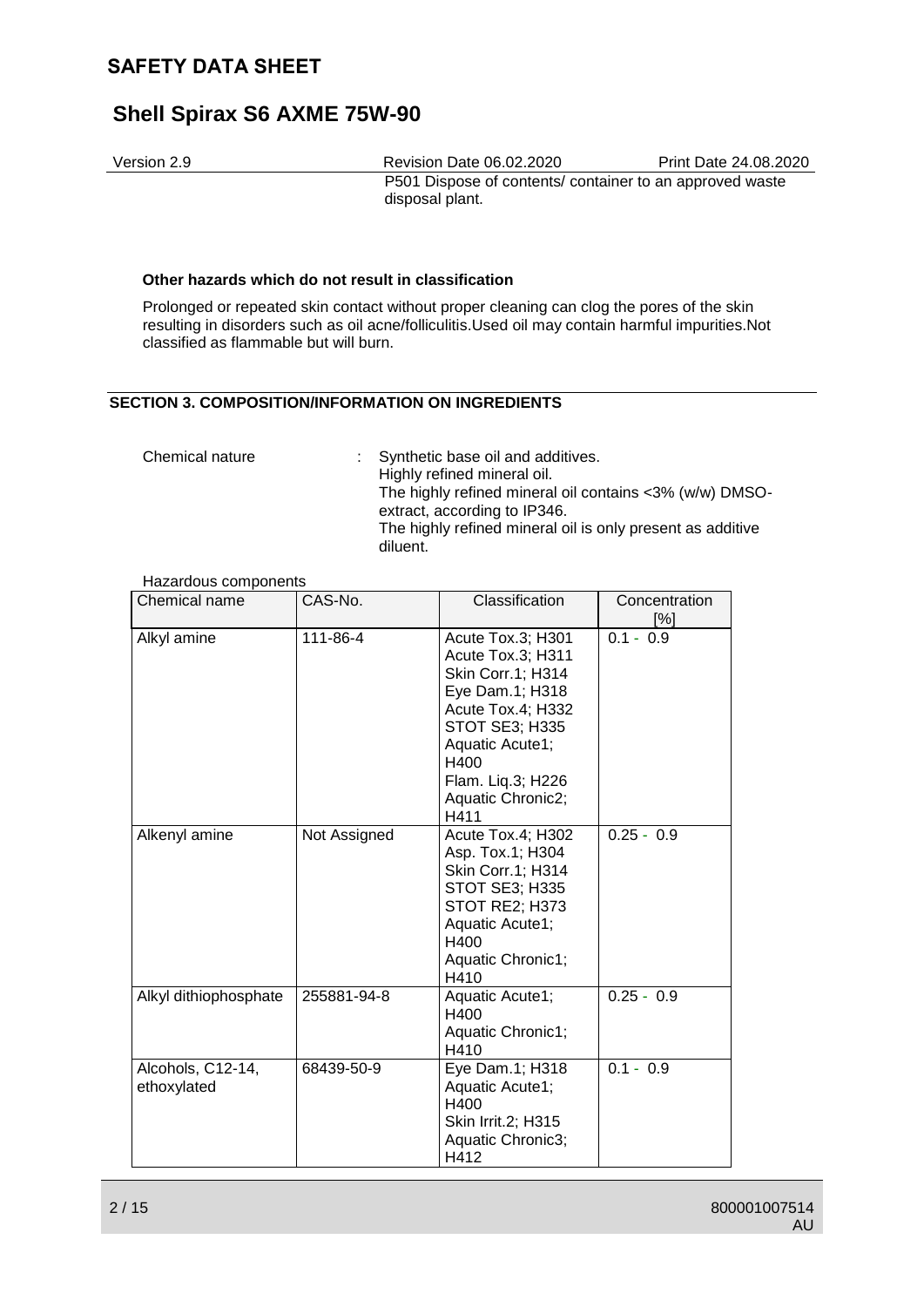# **Shell Spirax S6 AXME 75W-90**

Version 2.9 Revision Date 06.02.2020 Print Date 24.08.2020

For explanation of abbreviations see section 16.

| <b>SECTION 4. FIRST-AID MEASURES</b>                              |                                                                                                                                                                                             |
|-------------------------------------------------------------------|---------------------------------------------------------------------------------------------------------------------------------------------------------------------------------------------|
| If inhaled                                                        | : No treatment necessary under normal conditions of use.<br>If symptoms persist, obtain medical advice.                                                                                     |
| In case of skin contact                                           | : Remove contaminated clothing. Flush exposed area with<br>water and follow by washing with soap if available.<br>If persistent irritation occurs, obtain medical attention.                |
| In case of eye contact                                            | : Flush eye with copious quantities of water.<br>Remove contact lenses, if present and easy to do. Continue<br>rinsing.<br>If persistent irritation occurs, obtain medical attention.       |
| If swallowed                                                      | : In general no treatment is necessary unless large quantities<br>are swallowed, however, get medical advice.                                                                               |
| Most important symptoms<br>and effects, both acute and<br>delayed | : Oil acne/folliculitis signs and symptoms may include formation<br>of black pustules and spots on the skin of exposed areas.<br>Ingestion may result in nausea, vomiting and/or diarrhoea. |
| Protection of first-aiders                                        | : When administering first aid, ensure that you are wearing the<br>appropriate personal protective equipment according to the<br>incident, injury and surroundings.                         |
| Notes to physician                                                | Treat symptomatically.                                                                                                                                                                      |

## **SECTION 5. FIRE-FIGHTING MEASURES**

| Suitable extinguishing media                     |    | : Foam, water spray or fog. Dry chemical powder, carbon<br>dioxide, sand or earth may be used for small fires only.                                                                                                                                      |
|--------------------------------------------------|----|----------------------------------------------------------------------------------------------------------------------------------------------------------------------------------------------------------------------------------------------------------|
| Unsuitable extinguishing<br>media                |    | $\therefore$ Do not use water in a jet.                                                                                                                                                                                                                  |
| Specific hazards during<br>firefighting          |    | : Hazardous combustion products may include:<br>A complex mixture of airborne solid and liquid particulates and<br>gases (smoke).<br>Carbon monoxide may be evolved if incomplete combustion<br>occurs.<br>Unidentified organic and inorganic compounds. |
| Specific extinguishing<br>methods                |    | : Use extinguishing measures that are appropriate to local<br>circumstances and the surrounding environment.                                                                                                                                             |
| Special protective equipment<br>for firefighters | ÷. | Proper protective equipment including chemical resistant<br>gloves are to be worn; chemical resistant suit is indicated if<br>large contact with spilled product is expected. Self-Contained                                                             |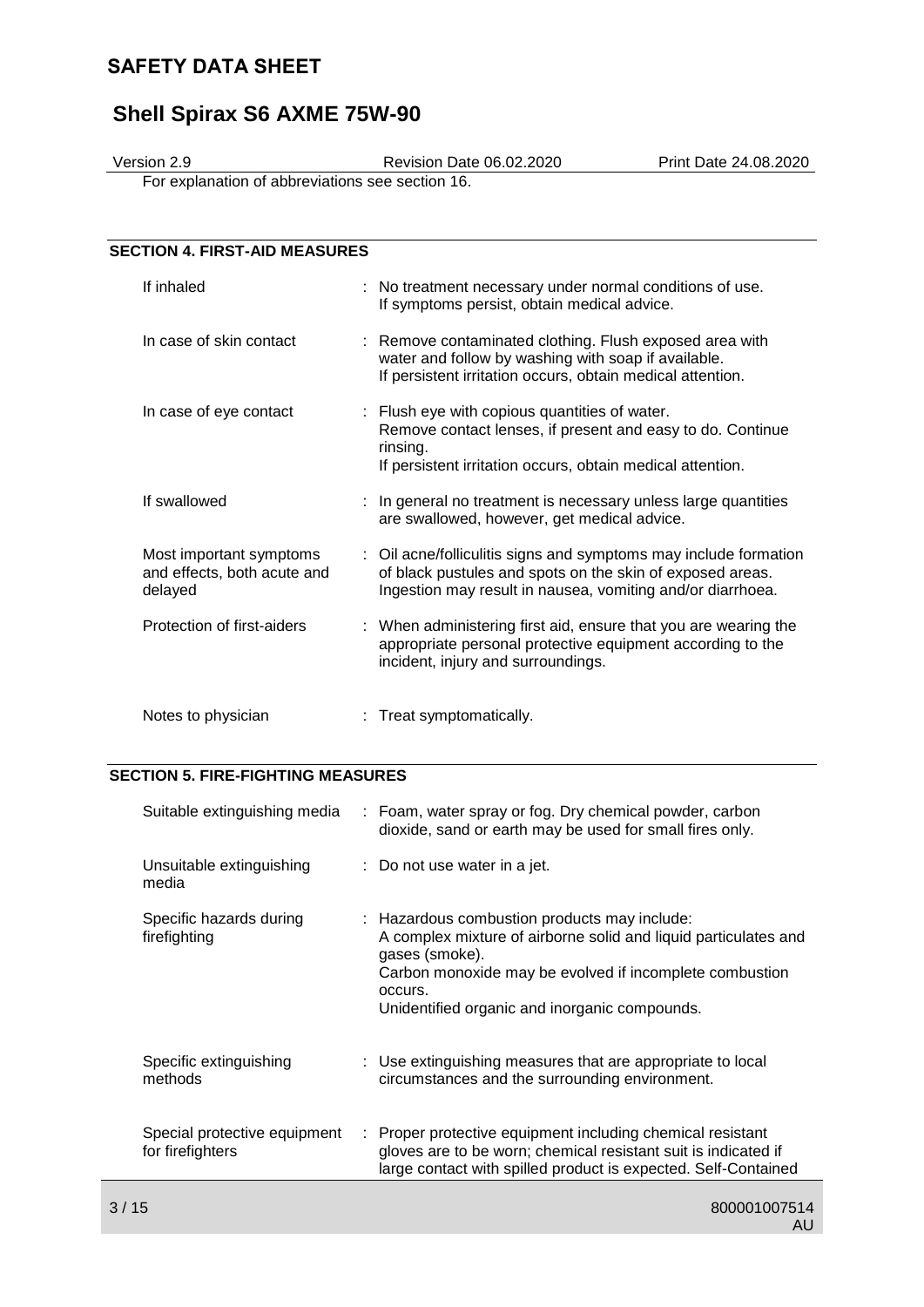# **Shell Spirax S6 AXME 75W-90**

| Version 2.9                                                               |  | Revision Date 06.02.2020                                                                                                                                                                                                                                                                                                     | <b>Print Date 24.08.2020</b> |
|---------------------------------------------------------------------------|--|------------------------------------------------------------------------------------------------------------------------------------------------------------------------------------------------------------------------------------------------------------------------------------------------------------------------------|------------------------------|
|                                                                           |  | Breathing Apparatus must be worn when approaching a fire in<br>a confined space. Select fire fighter's clothing approved to<br>relevant Standards (e.g. Europe: EN469).                                                                                                                                                      |                              |
| Hazchem Code                                                              |  | $\therefore$ NONE                                                                                                                                                                                                                                                                                                            |                              |
| <b>SECTION 6. ACCIDENTAL RELEASE MEASURES</b>                             |  |                                                                                                                                                                                                                                                                                                                              |                              |
| Personal precautions,<br>protective equipment and<br>emergency procedures |  | : Avoid contact with skin and eyes.                                                                                                                                                                                                                                                                                          |                              |
| Environmental precautions                                                 |  | : Local authorities should be advised if significant spillages<br>cannot be contained.                                                                                                                                                                                                                                       |                              |
| Methods and materials for<br>containment and cleaning up                  |  | : Slippery when spilt. Avoid accidents, clean up immediately.<br>Prevent from spreading by making a barrier with sand, earth<br>or other containment material.<br>Reclaim liquid directly or in an absorbent.<br>Soak up residue with an absorbent such as clay, sand or other<br>suitable material and dispose of properly. |                              |

| Additional advice |  | : For guidance on selection of personal protective equipment<br>see Chapter 8 of this Safety Data Sheet.<br>For guidance on disposal of spilled material see Chapter 13 of<br>this Safety Data Sheet. |
|-------------------|--|-------------------------------------------------------------------------------------------------------------------------------------------------------------------------------------------------------|
|-------------------|--|-------------------------------------------------------------------------------------------------------------------------------------------------------------------------------------------------------|

## **SECTION 7. HANDLING AND STORAGE**

|      | <b>General Precautions</b> | : Use local exhaust ventilation if there is risk of inhalation of<br>vapours, mists or aerosols.<br>Use the information in this data sheet as input to a risk<br>assessment of local circumstances to help determine<br>appropriate controls for safe handling, storage and disposal of<br>this material.   |
|------|----------------------------|-------------------------------------------------------------------------------------------------------------------------------------------------------------------------------------------------------------------------------------------------------------------------------------------------------------|
|      | Advice on safe handling    | : Avoid prolonged or repeated contact with skin.<br>Avoid inhaling vapour and/or mists.<br>When handling product in drums, safety footwear should be<br>worn and proper handling equipment should be used.<br>Properly dispose of any contaminated rags or cleaning<br>materials in order to prevent fires. |
|      | Avoidance of contact       | : Strong oxidising agents.                                                                                                                                                                                                                                                                                  |
|      | <b>Product Transfer</b>    | : Proper grounding and bonding procedures should be used<br>during all bulk transfer operations to avoid static accumulation.                                                                                                                                                                               |
|      |                            | Proper grounding and bonding procedures should be used<br>during all bulk transfer operations to avoid static accumulation.                                                                                                                                                                                 |
|      | <b>Storage</b>             |                                                                                                                                                                                                                                                                                                             |
|      | Other data                 | Keep container tightly closed and in a cool, well-ventilated                                                                                                                                                                                                                                                |
| 4/15 |                            | 800001007514                                                                                                                                                                                                                                                                                                |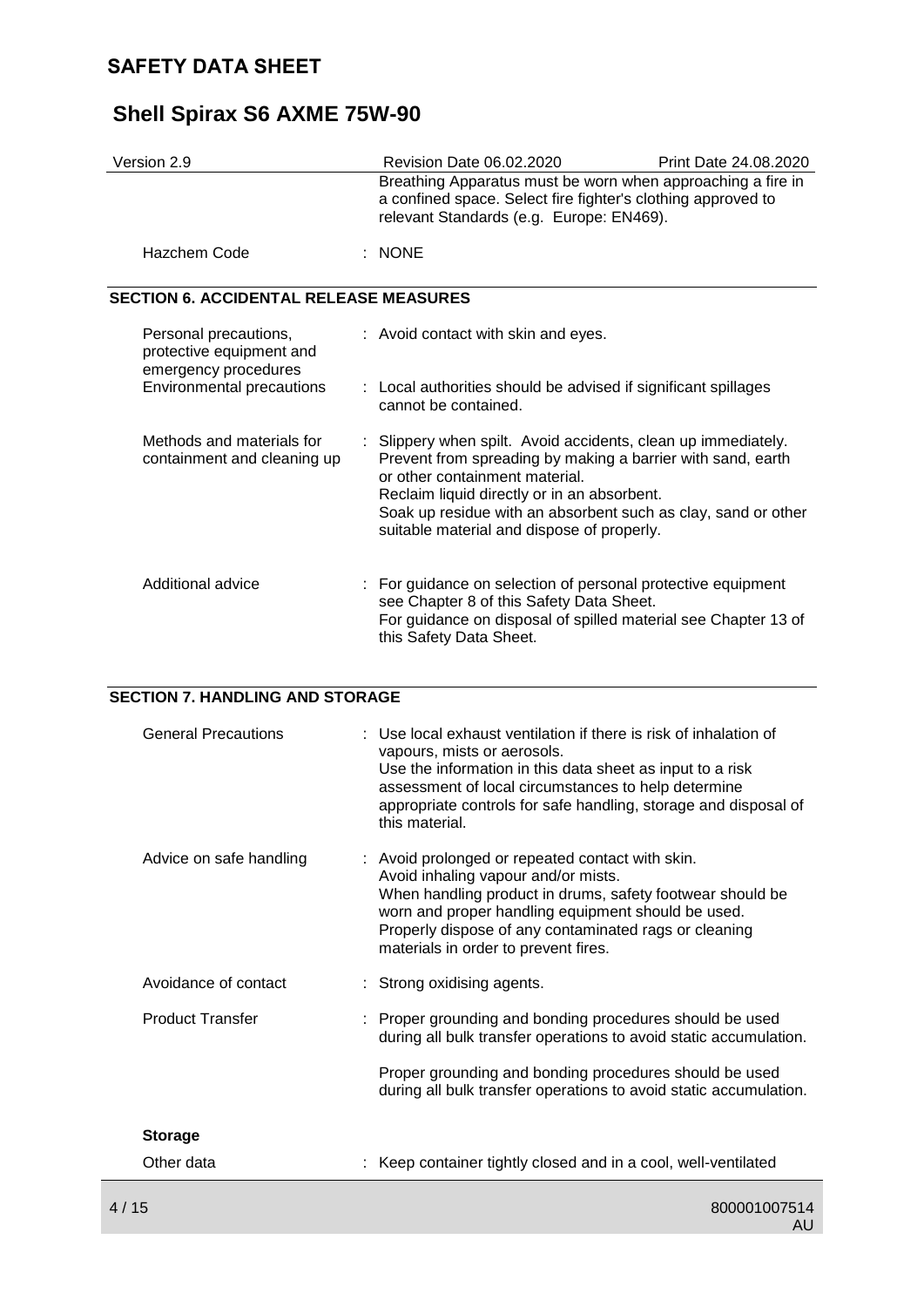| Version 2.9        | Revision Date 06.02.2020                                                                                                               | <b>Print Date 24.08.2020</b> |
|--------------------|----------------------------------------------------------------------------------------------------------------------------------------|------------------------------|
|                    | place.<br>Use properly labeled and closable containers.                                                                                |                              |
|                    | Store at ambient temperature.                                                                                                          |                              |
|                    | Store at ambient temperature.                                                                                                          |                              |
| Packaging material | : Suitable material: For containers or container linings, use mild<br>steel or high density polyethylene.<br>Unsuitable material: PVC. |                              |
| Container Advice   | : Polyethylene containers should not be exposed to high<br>temperatures because of possible risk of distortion.                        |                              |

### **SECTION 8. EXPOSURE CONTROLS AND PERSONAL PROTECTION**

| Components        | CAS-No.      | Value type<br>(Form of<br>exposure)                 | Control<br>parameters /<br>Permissible<br>concentration | <b>Basis</b>                                                                          |
|-------------------|--------------|-----------------------------------------------------|---------------------------------------------------------|---------------------------------------------------------------------------------------|
| Oil mist, mineral | Not Assigned | TWA (Mist)                                          | $5 \text{ mg/m}$ 3                                      | AU OEL                                                                                |
| Oil mist, mineral | Not Assigned | TWA (Mist)                                          | $5 \text{ mg/m}$ 3                                      | Australia.<br>Workplace<br>Exposure<br>Standards for<br>Airborne<br>Contaminant<br>s. |
| Oil mist, mineral | Not Assigned | TWA (Mist)                                          | $5$ mg/m $3$                                            | OSHA Z-1                                                                              |
| Oil mist, mineral | Not Assigned | <b>TWA</b><br>(Inhalable)<br>particulate<br>matter) | $5$ mg/m $3$                                            | <b>ACGIH</b>                                                                          |

#### **Components with workplace control parameters**

#### **Biological occupational exposure limits**

No biological limit allocated.

#### **Monitoring Methods**

Monitoring of the concentration of substances in the breathing zone of workers or in the general workplace may be required to confirm compliance with an OEL and adequacy of exposure controls. For some substances biological monitoring may also be appropriate.

Validated exposure measurement methods should be applied by a competent person and samples analysed by an accredited laboratory.

Examples of sources of recommended exposure measurement methods are given below or contact the supplier. Further national methods may be available.

National Institute of Occupational Safety and Health (NIOSH), USA: Manual of Analytical Methods http://www.cdc.gov/niosh/

Occupational Safety and Health Administration (OSHA), USA: Sampling and Analytical Methods http://www.osha.gov/

Health and Safety Executive (HSE), UK: Methods for the Determination of Hazardous Substances http://www.hse.gov.uk/

Institut für Arbeitsschutz Deutschen Gesetzlichen Unfallversicherung (IFA) , Germany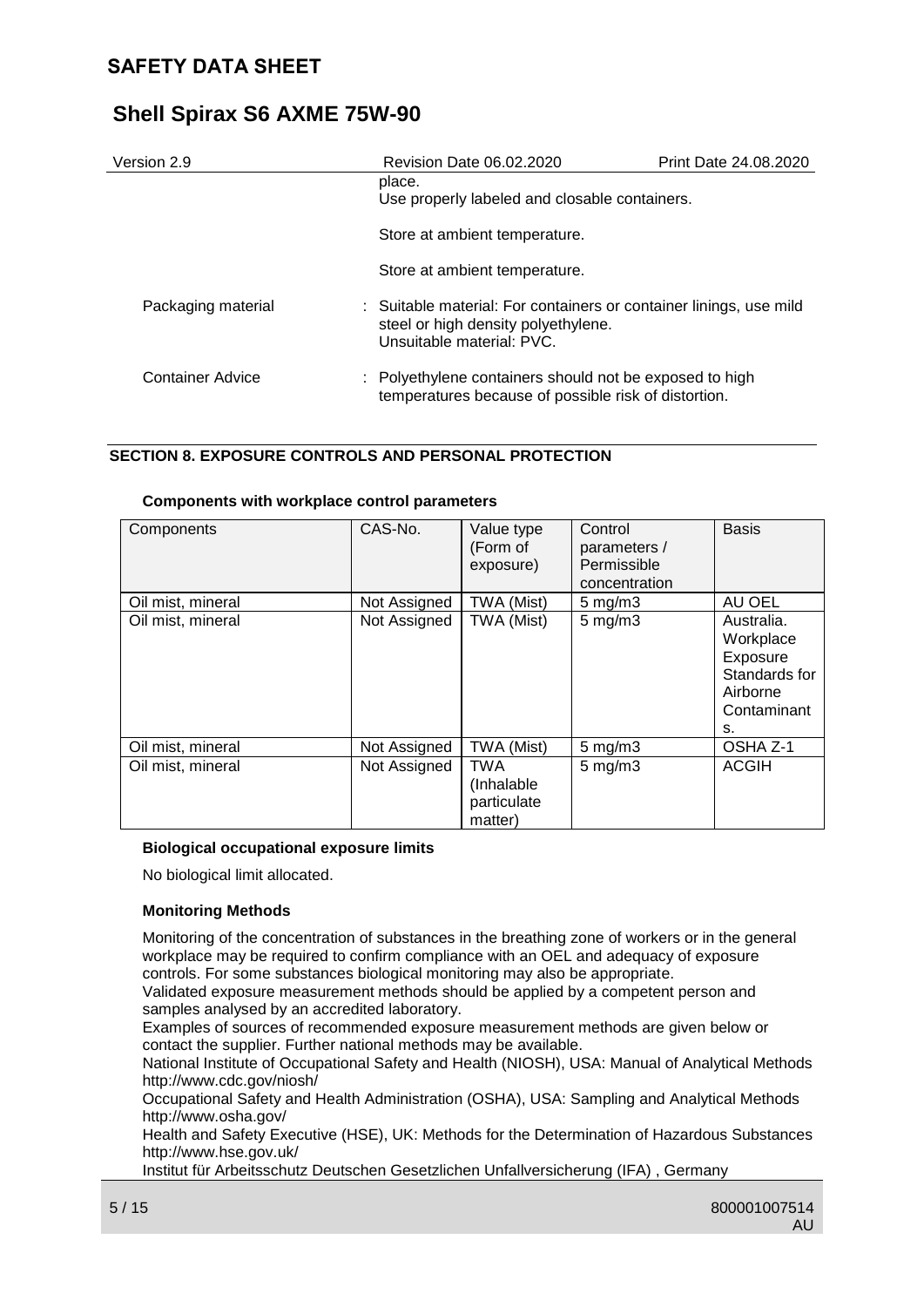# **Shell Spirax S6 AXME 75W-90**

| Version 2.9                         | Revision Date 06.02.2020                                                                                                                                                                                                                                                                                                                                                                                                                                                                                                                                                                                                                                                                                                                                                                                                                                                                                                                                                                                                                                                                                                                                                                                                                                                                                                               | Print Date 24.08.2020 |
|-------------------------------------|----------------------------------------------------------------------------------------------------------------------------------------------------------------------------------------------------------------------------------------------------------------------------------------------------------------------------------------------------------------------------------------------------------------------------------------------------------------------------------------------------------------------------------------------------------------------------------------------------------------------------------------------------------------------------------------------------------------------------------------------------------------------------------------------------------------------------------------------------------------------------------------------------------------------------------------------------------------------------------------------------------------------------------------------------------------------------------------------------------------------------------------------------------------------------------------------------------------------------------------------------------------------------------------------------------------------------------------|-----------------------|
| http://www.dguv.de/inhalt/index.jsp | L'Institut National de Recherche et de Securité, (INRS), France http://www.inrs.fr/accueil                                                                                                                                                                                                                                                                                                                                                                                                                                                                                                                                                                                                                                                                                                                                                                                                                                                                                                                                                                                                                                                                                                                                                                                                                                             |                       |
| <b>Engineering measures</b>         | The level of protection and types of controls necessary will<br>÷.<br>vary depending upon potential exposure conditions. Select<br>controls based on a risk assessment of local circumstances.<br>Appropriate measures include:<br>Adequate ventilation to control airborne concentrations.<br>Where material is heated, sprayed or mist formed, there is<br>greater potential for airborne concentrations to be generated.<br>General Information:<br>Define procedures for safe handling and maintenance of<br>controls.<br>Educate and train workers in the hazards and control<br>measures relevant to normal activities associated with this<br>product.<br>Ensure appropriate selection, testing and maintenance of<br>equipment used to control exposure, e.g. personal protective<br>equipment, local exhaust ventilation.<br>Drain down system prior to equipment break-in or<br>maintenance.<br>Retain drain downs in sealed storage pending disposal or<br>subsequent recycle.<br>Always observe good personal hygiene measures, such as<br>washing hands after handling the material and before eating,<br>drinking, and/or smoking. Routinely wash work clothing and<br>protective equipment to remove contaminants. Discard<br>contaminated clothing and footwear that cannot be cleaned.<br>Practice good housekeeping. |                       |
|                                     |                                                                                                                                                                                                                                                                                                                                                                                                                                                                                                                                                                                                                                                                                                                                                                                                                                                                                                                                                                                                                                                                                                                                                                                                                                                                                                                                        |                       |

### **Personal protective equipment**

#### **Protective measures**

Personal protective equipment (PPE) should meet recommended national standards. Check with PPE suppliers.

| Respiratory protection | : No respiratory protection is ordinarily required under normal<br>conditions of use.<br>In accordance with good industrial hygiene practices,<br>precautions should be taken to avoid breathing of material.<br>If engineering controls do not maintain airborne<br>concentrations to a level which is adequate to protect worker<br>health, select respiratory protection equipment suitable for the<br>specific conditions of use and meeting relevant legislation.<br>Check with respiratory protective equipment suppliers.<br>Where air-filtering respirators are suitable, select an<br>appropriate combination of mask and filter.<br>Select a filter suitable for the combination of organic gases<br>and vapours and particles [Type A/Type P boiling point >65°C<br>(149°F)]. |
|------------------------|------------------------------------------------------------------------------------------------------------------------------------------------------------------------------------------------------------------------------------------------------------------------------------------------------------------------------------------------------------------------------------------------------------------------------------------------------------------------------------------------------------------------------------------------------------------------------------------------------------------------------------------------------------------------------------------------------------------------------------------------------------------------------------------|
|------------------------|------------------------------------------------------------------------------------------------------------------------------------------------------------------------------------------------------------------------------------------------------------------------------------------------------------------------------------------------------------------------------------------------------------------------------------------------------------------------------------------------------------------------------------------------------------------------------------------------------------------------------------------------------------------------------------------------------------------------------------------------------------------------------------------|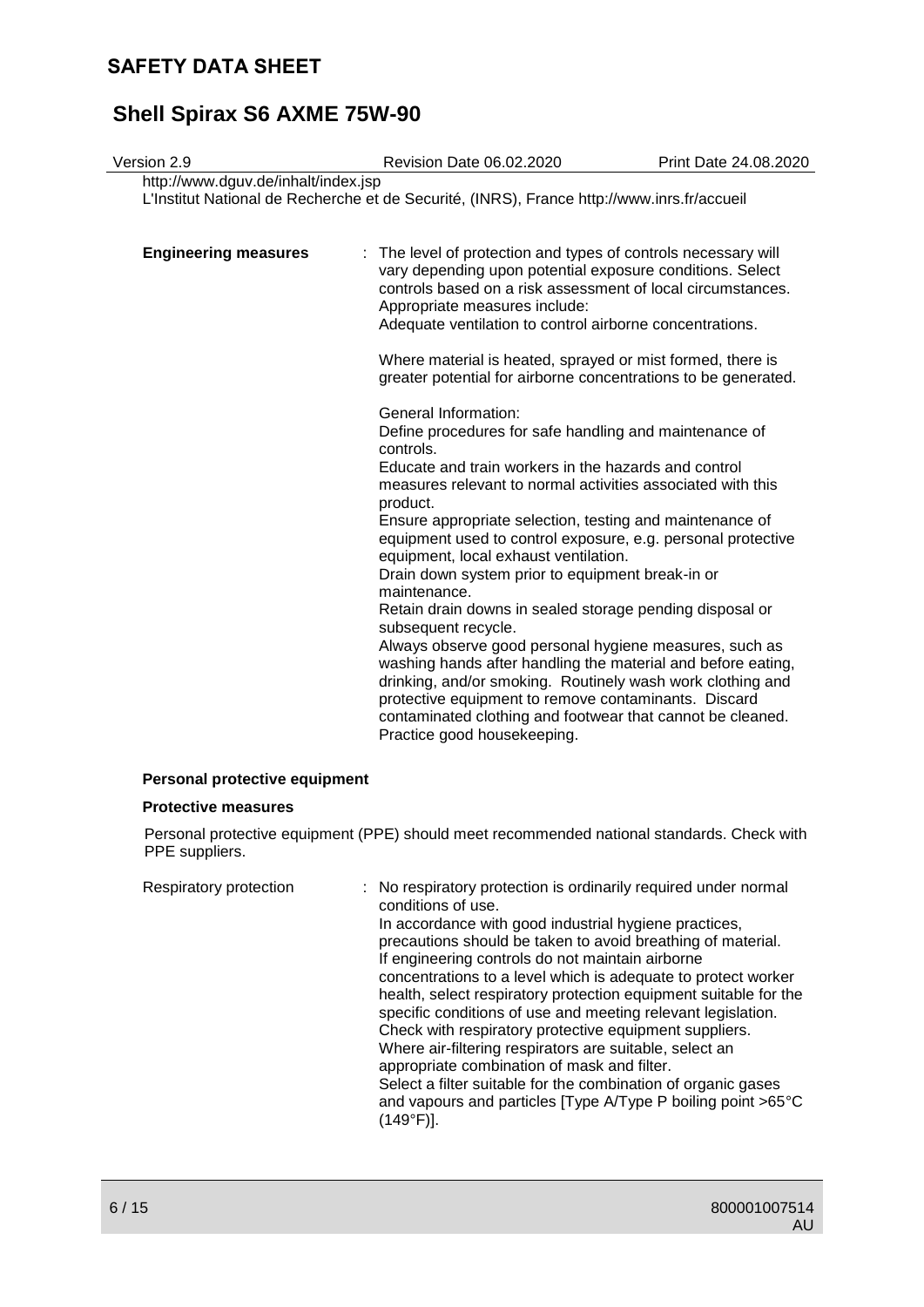| Version 2.9                            | Revision Date 06.02.2020                                                                                                                                                                                                                                                                                                                                                                                                                                                                                                                                                                                                                                                                                                                                  | Print Date 24.08.2020 |
|----------------------------------------|-----------------------------------------------------------------------------------------------------------------------------------------------------------------------------------------------------------------------------------------------------------------------------------------------------------------------------------------------------------------------------------------------------------------------------------------------------------------------------------------------------------------------------------------------------------------------------------------------------------------------------------------------------------------------------------------------------------------------------------------------------------|-----------------------|
| Hand protection<br>Remarks             | : Where hand contact with the product may occur the use of<br>gloves approved to relevant standards (e.g. Europe: EN374,<br>US: F739) made from the following materials may provide<br>suitable chemical protection. PVC, neoprene or nitrile rubber<br>gloves Suitability and durability of a glove is dependent on<br>usage, e.g. frequency and duration of contact, chemical<br>resistance of glove material, dexterity. Always seek advice<br>from glove suppliers. Contaminated gloves should be<br>replaced. Personal hygiene is a key element of effective hand<br>care. Gloves must only be worn on clean hands. After using<br>gloves, hands should be washed and dried thoroughly.<br>Application of a non-perfumed moisturizer is recommended. |                       |
|                                        | For continuous contact we recommend gloves with<br>breakthrough time of more than 240 minutes with preference<br>for > 480 minutes where suitable gloves can be identified. For<br>short-term/splash protection we recommend the same but<br>recognize that suitable gloves offering this level of protection<br>may not be available and in this case a lower breakthrough<br>time maybe acceptable so long as appropriate maintenance<br>and replacement regimes are followed. Glove thickness is not<br>a good predictor of glove resistance to a chemical as it is<br>dependent on the exact composition of the glove material.<br>Glove thickness should be typically greater than 0.35 mm<br>depending on the glove make and model.                 |                       |
| Eye protection                         | : If material is handled such that it could be splashed into eyes,<br>protective eyewear is recommended.                                                                                                                                                                                                                                                                                                                                                                                                                                                                                                                                                                                                                                                  |                       |
| Skin and body protection               | Skin protection is not ordinarily required beyond standard<br>work clothes.<br>It is good practice to wear chemical resistant gloves.                                                                                                                                                                                                                                                                                                                                                                                                                                                                                                                                                                                                                     |                       |
| Thermal hazards                        | Not applicable                                                                                                                                                                                                                                                                                                                                                                                                                                                                                                                                                                                                                                                                                                                                            |                       |
| <b>Environmental exposure controls</b> |                                                                                                                                                                                                                                                                                                                                                                                                                                                                                                                                                                                                                                                                                                                                                           |                       |
| General advice                         | : Take appropriate measures to fulfill the requirements of<br>relevant environmental protection legislation. Avoid<br>contamination of the environment by following advice given in<br>Section 6. If necessary, prevent undissolved material from<br>being discharged to waste water. Waste water should be<br>treated in a municipal or industrial waste water treatment plant<br>before discharge to surface water.                                                                                                                                                                                                                                                                                                                                     |                       |

Local guidelines on emission limits for volatile substances must be observed for the discharge of exhaust air containing vapour.

### **SECTION 9. PHYSICAL AND CHEMICAL PROPERTIES**

| Appearance | : Liquid at room temperature. |
|------------|-------------------------------|
| Colour     | : amber                       |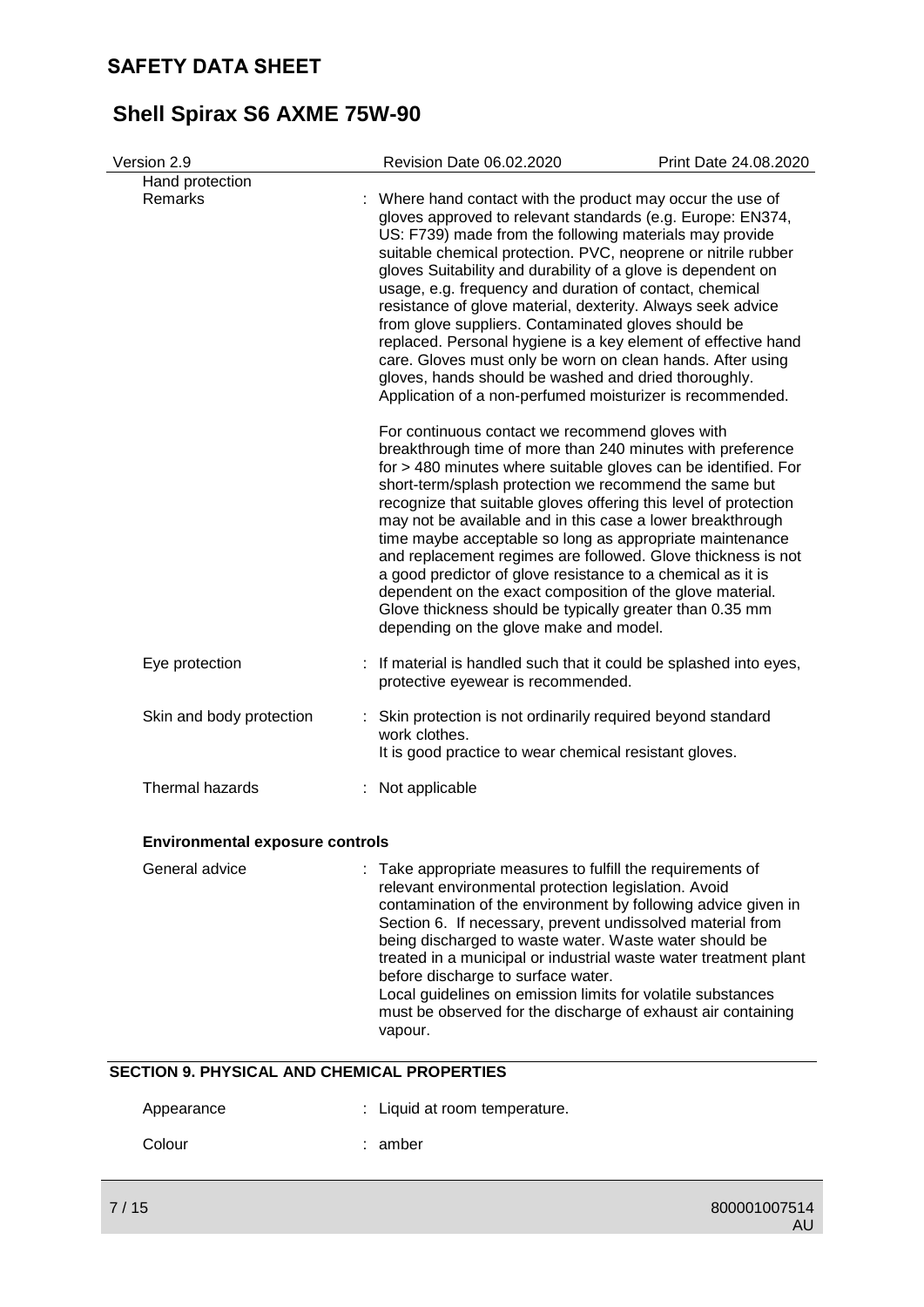# **Shell Spirax S6 AXME 75W-90**

| Version 2.9                                | Revision Date 06.02.2020                                                           | Print Date 24.08.2020 |
|--------------------------------------------|------------------------------------------------------------------------------------|-----------------------|
| Odour                                      | : Slight hydrocarbon                                                               |                       |
| <b>Odour Threshold</b>                     | : Data not available                                                               |                       |
| pH                                         | : Not applicable                                                                   |                       |
| pour point                                 | : -42 °C / -44 °FMethod: ISO 3016                                                  |                       |
| Melting / freezing point                   | Data not available                                                                 |                       |
| range                                      | Initial boiling point and boiling $\therefore$ > 280 °C / 536 °Festimated value(s) |                       |
| Flash point                                | : 210 °C / 410 °F<br>Method: ISO 2592                                              |                       |
| Evaporation rate                           | : Data not available                                                               |                       |
| Flammability (solid, gas)                  | : Data not available                                                               |                       |
| Upper explosion limit                      | : Typical 10 %(V)                                                                  |                       |
| Lower explosion limit                      | : Typical 1 %(V)                                                                   |                       |
| Vapour pressure                            | : < 0.5 Pa (20 °C / 68 °F)<br>estimated value(s)                                   |                       |
| Relative vapour density                    | $:$ > 1 estimated value(s)                                                         |                       |
| Relative density                           | : $0.878(15 °C / 59 °F)$                                                           |                       |
| Density                                    | : 878 kg/m3 (15.0 °C / 59.0 °F)<br>Method: ISO 12185                               |                       |
| Solubility(ies)                            |                                                                                    |                       |
| Water solubility                           | : negligible                                                                       |                       |
| Solubility in other solvents               | : Data not available                                                               |                       |
| Partition coefficient: n-<br>octanol/water | : log Pow: $> 6$ (based on information on similar products)                        |                       |
| Auto-ignition temperature                  | : >320 °C / 608 °F                                                                 |                       |
| Decomposition temperature                  | : Data not available                                                               |                       |
| Viscosity                                  |                                                                                    |                       |
| Viscosity, dynamic                         | : Data not available                                                               |                       |
| Viscosity, kinematic                       | : 115 mm2/s (40.0 °C / 104.0 °F)<br>Method: ISO 3104                               |                       |
|                                            | 15.2 mm2/s (100 °C / 212 °F)<br>Method: ISO 3104                                   |                       |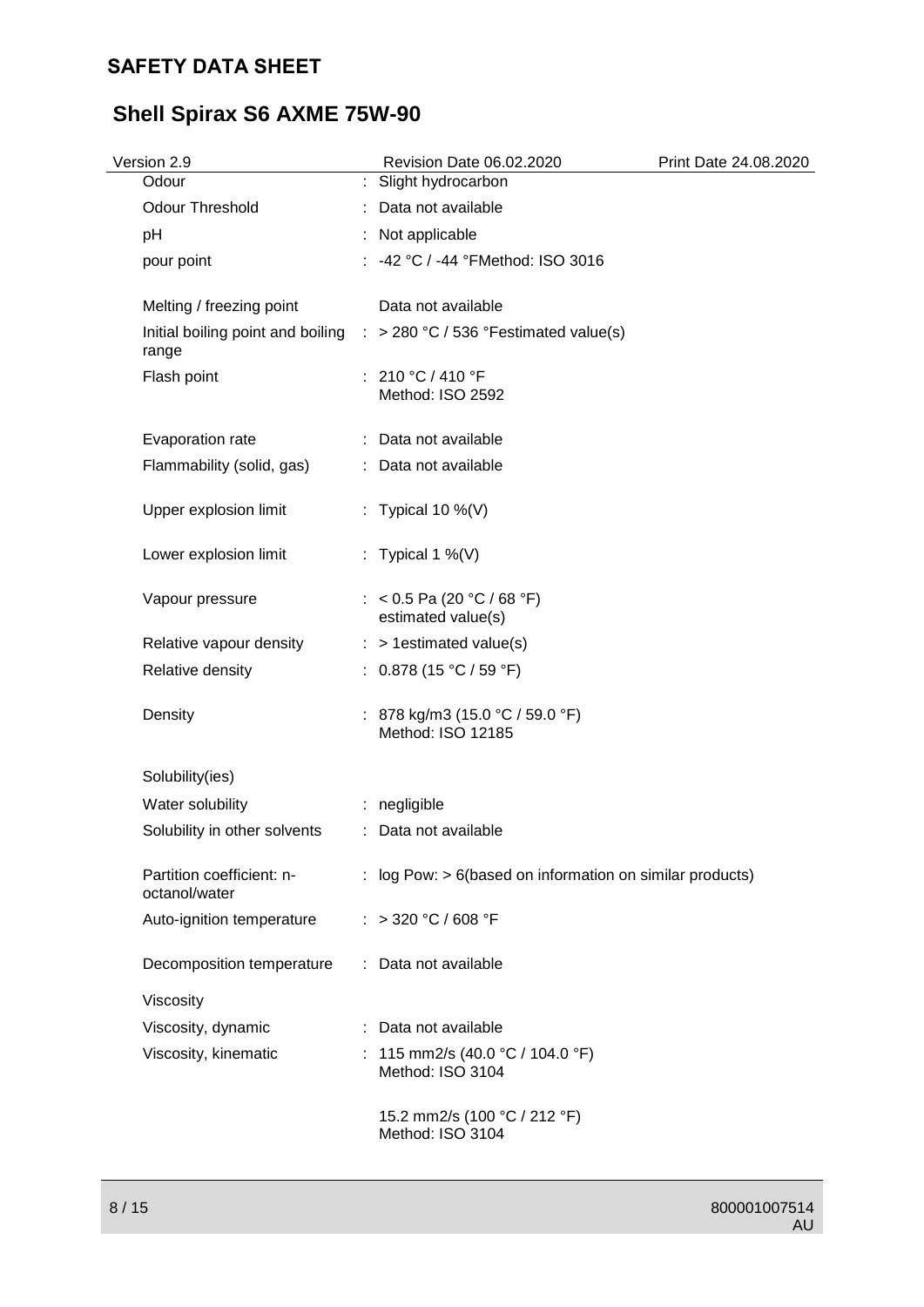# **Shell Spirax S6 AXME 75W-90**

| Version 2.9                 | Revision Date 06.02.2020                                    | <b>Print Date 24.08.2020</b> |
|-----------------------------|-------------------------------------------------------------|------------------------------|
| <b>Explosive properties</b> | : Not classified                                            |                              |
| Oxidizing properties        | : Data not available                                        |                              |
| Conductivity                | : This material is not expected to be a static accumulator. |                              |

### **SECTION 10. STABILITY AND REACTIVITY**

| Reactivity                            | : The product does not pose any further reactivity hazards in<br>addition to those listed in the following sub-paragraph. |
|---------------------------------------|---------------------------------------------------------------------------------------------------------------------------|
| Chemical stability                    | : Stable.                                                                                                                 |
| Possibility of hazardous<br>reactions | $\therefore$ Reacts with strong oxidising agents.                                                                         |
| Conditions to avoid                   | : Extremes of temperature and direct sunlight.                                                                            |
| Incompatible materials                | : Strong oxidising agents.                                                                                                |
| Hazardous decomposition<br>products   | : No decomposition if stored and applied as directed.                                                                     |

#### **SECTION 11. TOXICOLOGICAL INFORMATION**

| Basis for assessment             | : Information given is based on data on the components and<br>the toxicology of similar products. Unless indicated otherwise,<br>the data presented is representative of the product as a<br>whole, rather than for individual component(s). |
|----------------------------------|----------------------------------------------------------------------------------------------------------------------------------------------------------------------------------------------------------------------------------------------|
| Exposure routes                  | : Skin and eye contact are the primary routes of exposure<br>although exposure may occur following accidental ingestion.                                                                                                                     |
| <b>Acute toxicity</b>            |                                                                                                                                                                                                                                              |
| <b>Product:</b>                  |                                                                                                                                                                                                                                              |
| Acute oral toxicity              | : LD50 rat: $> 5,000$ mg/kg<br>Remarks: Low toxicity:<br>Based on available data, the classification criteria are not met.                                                                                                                   |
| Acute inhalation toxicity        | : Remarks: Based on available data, the classification criteria<br>are not met.                                                                                                                                                              |
| Acute dermal toxicity            | : LD50 Rabbit: $> 5,000$ mg/kg<br>Remarks: Low toxicity:<br>Based on available data, the classification criteria are not met.                                                                                                                |
| <b>Skin corrosion/irritation</b> |                                                                                                                                                                                                                                              |

**Product:**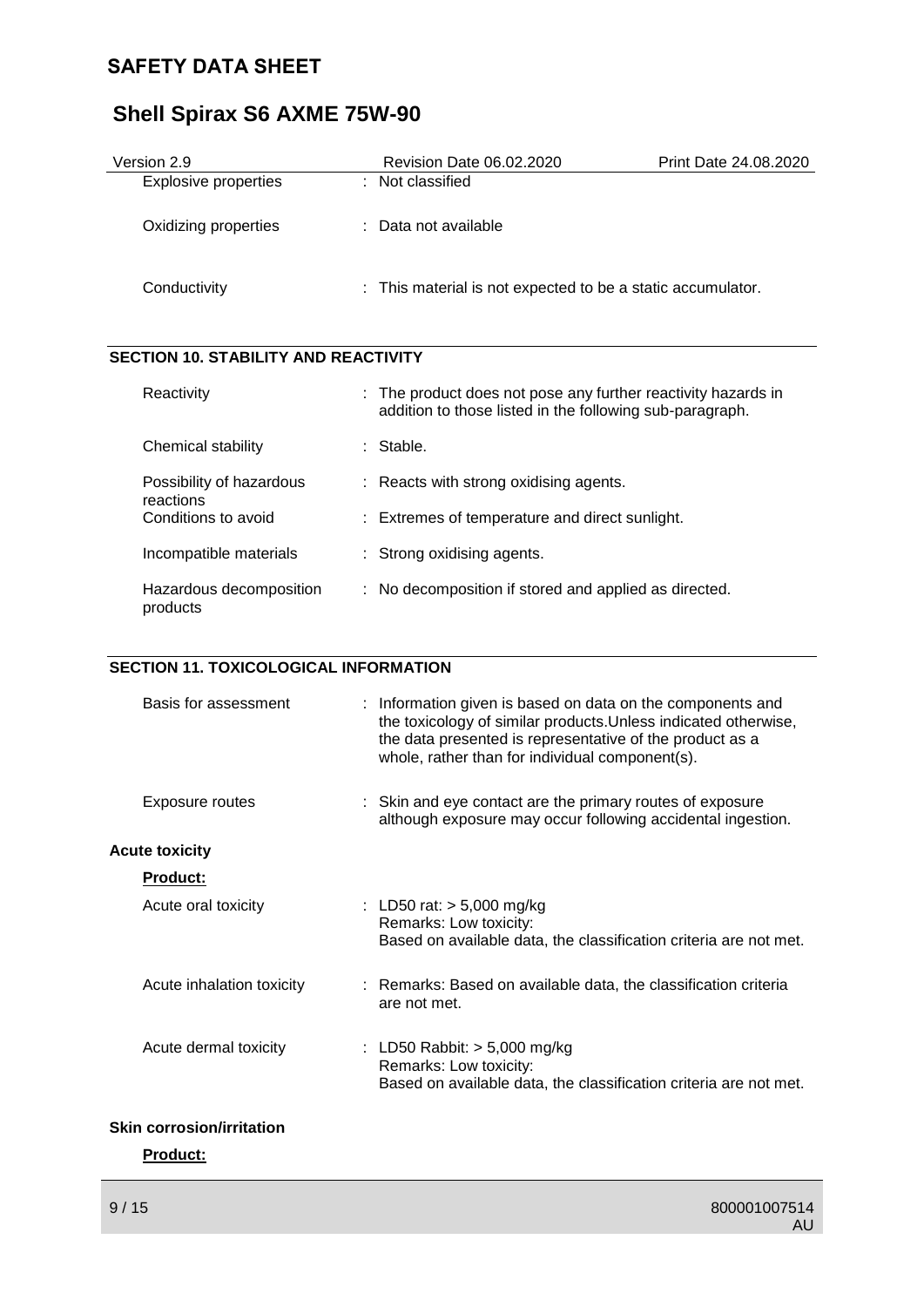## **Shell Spirax S6 AXME 75W-90**

| Version 2.9 | <b>Revision Date 06.02.2020</b>                                                                   | Print Date 24.08.2020 |
|-------------|---------------------------------------------------------------------------------------------------|-----------------------|
|             | Remarks: Slightly irritating to skin., Prolonged or repeated skin contact without proper cleaning |                       |
|             | can clog the pores of the skin resulting in disorders such as oil acne/folliculitis., Based on    |                       |
|             | available data, the classification criteria are not met.                                          |                       |

#### **Serious eye damage/eye irritation**

#### **Product:**

Remarks: Slightly irritating to the eye., Based on available data, the classification criteria are not met.

#### **Respiratory or skin sensitisation**

#### **Product:**

Remarks: Not a skin sensitiser. Based on available data, the classification criteria are not met.

#### **Chronic toxicity**

#### **Germ cell mutagenicity**

#### **Product:**

: Remarks: Non mutagenic, Based on available data, the classification criteria are not met.

#### **Carcinogenicity**

#### **Product:**

Remarks: Not a carcinogen., Based on available data, the classification criteria are not met.

| <b>Material</b>            | <b>GHS/CLP Carcinogenicity Classification</b>   |
|----------------------------|-------------------------------------------------|
| Highly refined mineral oil | <sup>1</sup> No carcinogenicity classification. |

#### **Reproductive toxicity**

#### **Product:**

Remarks: Not a developmental toxicant., Does not impair fertility., Based on available data, the classification criteria are not met.

#### **STOT - single exposure**

#### **Product:**

Remarks: Based on available data, the classification criteria are not met.

:

#### **STOT - repeated exposure**

#### **Product:**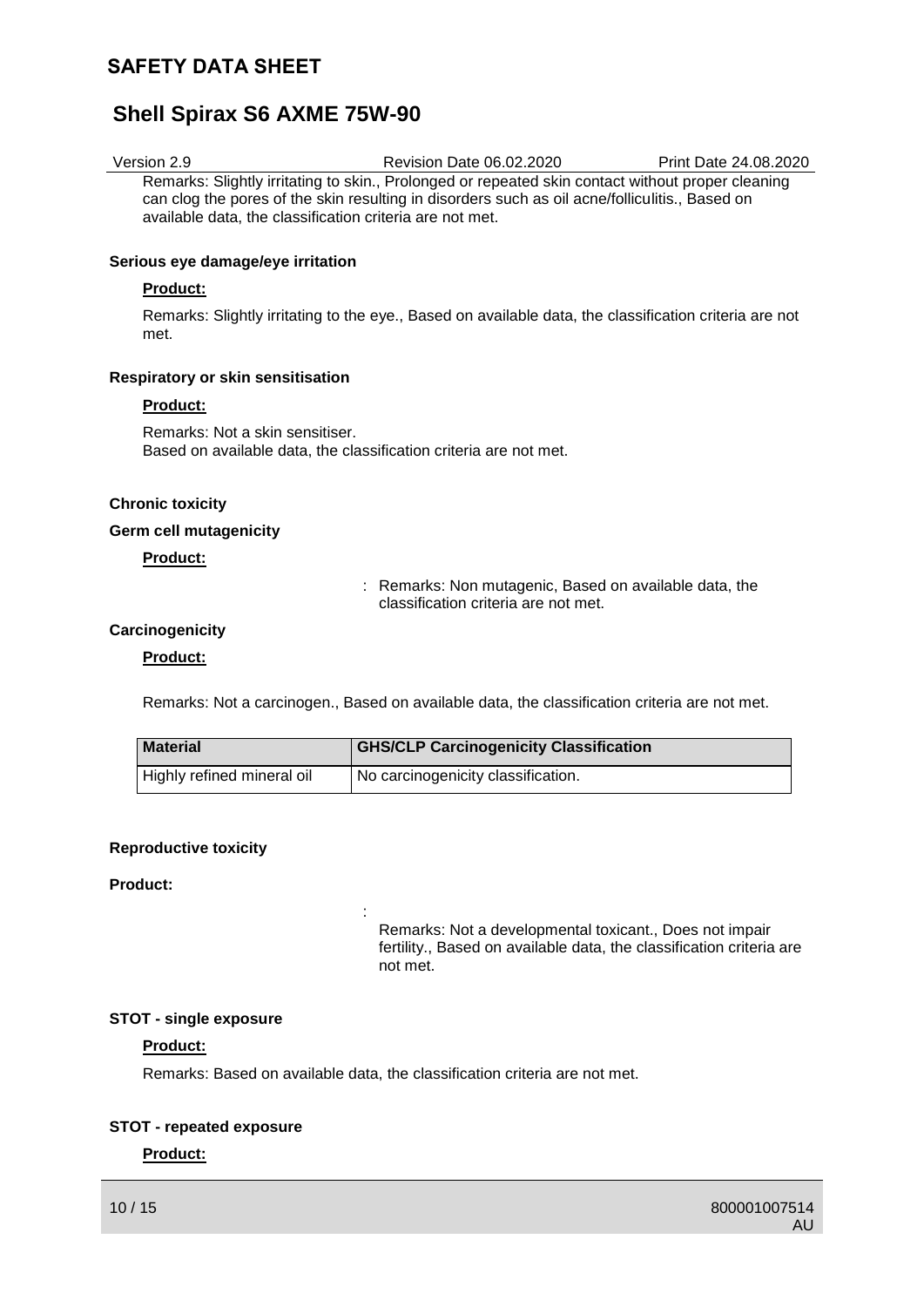## **Shell Spirax S6 AXME 75W-90**

Version 2.9 Revision Date 06.02.2020 Print Date 24.08.2020

Remarks: Based on available data, the classification criteria are not met.

#### **Aspiration toxicity**

#### **Product:**

Not an aspiration hazard.

#### **Further information**

#### **Product:**

Remarks: Used oils may contain harmful impurities that have accumulated during use. The concentration of such impurities will depend on use and they may present risks to health and the environment on disposal., ALL used oil should be handled with caution and skin contact avoided as far as possible.

Remarks: Slightly irritating to respiratory system.

### **SECTION 12. ECOLOGICAL INFORMATION**

| and the ecotoxicology of similar products.<br>Unless indicated otherwise, the data presented is<br>representative of the product as a whole, rather than for<br>individual component(s).(LL/EL/IL50 expressed as the<br>the classification of this product. | Basis for assessment | : Ecotoxicological data have not been determined specifically<br>for this product.<br>Information given is based on a knowledge of the components<br>nominal amount of product required to prepare aqueous test<br>extract). Test data for additive packages has also been used in |
|-------------------------------------------------------------------------------------------------------------------------------------------------------------------------------------------------------------------------------------------------------------|----------------------|------------------------------------------------------------------------------------------------------------------------------------------------------------------------------------------------------------------------------------------------------------------------------------|
|-------------------------------------------------------------------------------------------------------------------------------------------------------------------------------------------------------------------------------------------------------------|----------------------|------------------------------------------------------------------------------------------------------------------------------------------------------------------------------------------------------------------------------------------------------------------------------------|

#### **Ecotoxicity**

| <b>Product:</b>                                      |                                            |
|------------------------------------------------------|--------------------------------------------|
| Toxicity to fish (Acute<br>toxicity)                 | Remarks: LL/EL/IL50 10-100 mg/l<br>Harmful |
| Toxicity to crustacean (Acute<br>toxicity)           | Remarks: LL/EL/IL50 10-100 mg/l<br>Harmful |
| Toxicity to algae/aquatic<br>plants (Acute toxicity) | Remarks: LL/EL/IL50 10-100 mg/l<br>Harmful |
| Toxicity to fish (Chronic<br>toxicity)               | : Remarks: Data not available              |
| Toxicity to crustacean<br>(Chronic toxicity)         | : Remarks: Data not available              |
| Toxicity to microorganisms<br>(Acute toxicity)       | Remarks: Data not available                |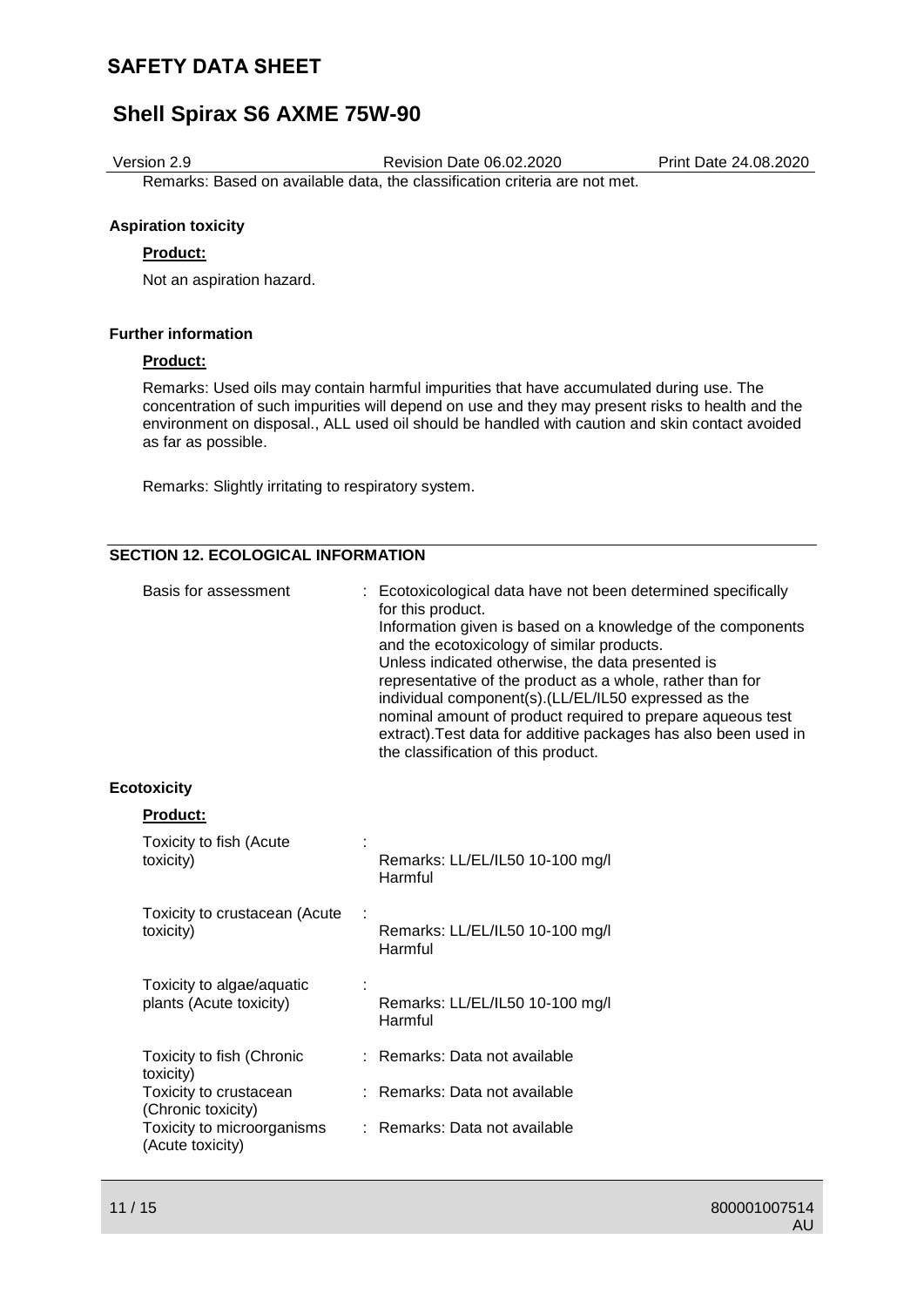| Revision Date 06.02.2020             | Print Date 24.08.2020                                                                                                                                                                                                                                                                                                                                                                                                                                                                                                                                                                                                                                                                                                 |
|--------------------------------------|-----------------------------------------------------------------------------------------------------------------------------------------------------------------------------------------------------------------------------------------------------------------------------------------------------------------------------------------------------------------------------------------------------------------------------------------------------------------------------------------------------------------------------------------------------------------------------------------------------------------------------------------------------------------------------------------------------------------------|
|                                      |                                                                                                                                                                                                                                                                                                                                                                                                                                                                                                                                                                                                                                                                                                                       |
|                                      |                                                                                                                                                                                                                                                                                                                                                                                                                                                                                                                                                                                                                                                                                                                       |
|                                      |                                                                                                                                                                                                                                                                                                                                                                                                                                                                                                                                                                                                                                                                                                                       |
|                                      |                                                                                                                                                                                                                                                                                                                                                                                                                                                                                                                                                                                                                                                                                                                       |
|                                      |                                                                                                                                                                                                                                                                                                                                                                                                                                                                                                                                                                                                                                                                                                                       |
| persist in the environment.          |                                                                                                                                                                                                                                                                                                                                                                                                                                                                                                                                                                                                                                                                                                                       |
|                                      |                                                                                                                                                                                                                                                                                                                                                                                                                                                                                                                                                                                                                                                                                                                       |
|                                      |                                                                                                                                                                                                                                                                                                                                                                                                                                                                                                                                                                                                                                                                                                                       |
| bioaccumulate.                       |                                                                                                                                                                                                                                                                                                                                                                                                                                                                                                                                                                                                                                                                                                                       |
| products)                            |                                                                                                                                                                                                                                                                                                                                                                                                                                                                                                                                                                                                                                                                                                                       |
|                                      |                                                                                                                                                                                                                                                                                                                                                                                                                                                                                                                                                                                                                                                                                                                       |
|                                      |                                                                                                                                                                                                                                                                                                                                                                                                                                                                                                                                                                                                                                                                                                                       |
| mobile.<br>Remarks: Floats on water. |                                                                                                                                                                                                                                                                                                                                                                                                                                                                                                                                                                                                                                                                                                                       |
|                                      |                                                                                                                                                                                                                                                                                                                                                                                                                                                                                                                                                                                                                                                                                                                       |
|                                      |                                                                                                                                                                                                                                                                                                                                                                                                                                                                                                                                                                                                                                                                                                                       |
| conditions of use.<br>organisms.     |                                                                                                                                                                                                                                                                                                                                                                                                                                                                                                                                                                                                                                                                                                                       |
|                                      | : 1<br>: 1<br>: Remarks: Not readily biodegradable., Major constituents are<br>inherently biodegradable, but contains components that may<br>: Remarks: Contains components with the potential to<br>: log Pow: > 6Remarks: (based on information on similar<br>Remarks: Liquid under most environmental conditions., If it<br>enters soil, it will adsorb to soil particles and will not be<br>: Does not have ozone depletion potential, photochemical<br>ozone creation potential or global warming potential., Product<br>is a mixture of non-volatile components, which will not be<br>released to air in any significant quantities under normal<br>Poorly soluble mixture., Causes physical fouling of aquatic |

### **SECTION 13. DISPOSAL CONSIDERATIONS**

| <b>Disposal methods</b> |                                                                                                                                                                                                                                                                                                                                                                 |
|-------------------------|-----------------------------------------------------------------------------------------------------------------------------------------------------------------------------------------------------------------------------------------------------------------------------------------------------------------------------------------------------------------|
| Waste from residues     | : Recover or recycle if possible.<br>It is the responsibility of the waste generator to determine the<br>toxicity and physical properties of the material generated to<br>determine the proper waste classification and disposal<br>methods in compliance with applicable regulations.<br>Do not dispose into the environment, in drains or in water<br>courses |
|                         | Waste product should not be allowed to contaminate soil or                                                                                                                                                                                                                                                                                                      |
|                         |                                                                                                                                                                                                                                                                                                                                                                 |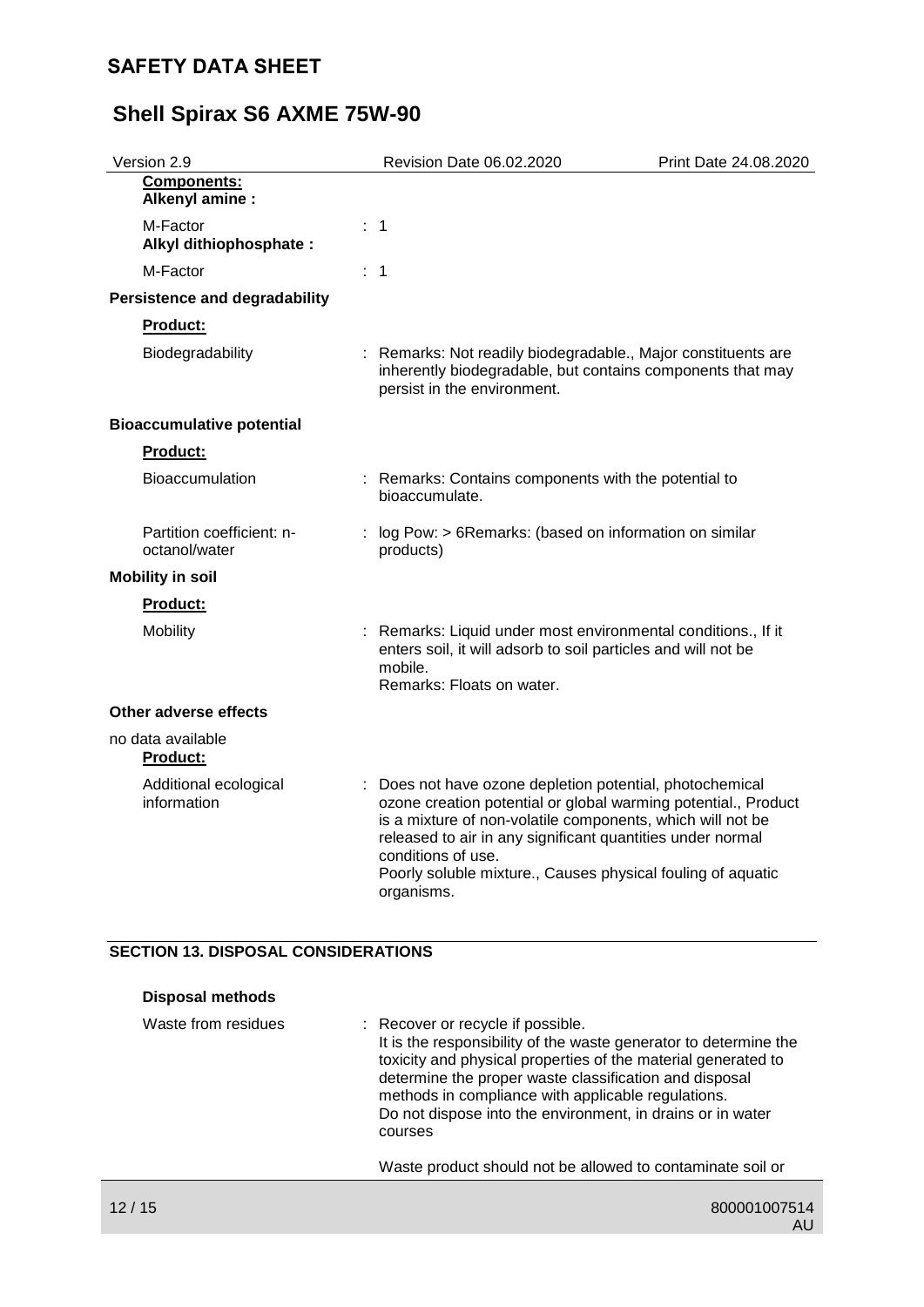| Version 2.9            | Revision Date 06.02.2020                                                                                                                                                                                                                                                                                  | Print Date 24.08.2020 |
|------------------------|-----------------------------------------------------------------------------------------------------------------------------------------------------------------------------------------------------------------------------------------------------------------------------------------------------------|-----------------------|
|                        | ground water, or be disposed of into the environment.<br>Waste, spills or used product is dangerous waste.                                                                                                                                                                                                |                       |
| Contaminated packaging | : Dispose in accordance with prevailing regulations, preferably<br>to a recognized collector or contractor. The competence of<br>the collector or contractor should be established beforehand.<br>Disposal should be in accordance with applicable regional,<br>national, and local laws and regulations. |                       |
| Local legislation      |                                                                                                                                                                                                                                                                                                           |                       |
| Remarks                | : Disposal should be in accordance with applicable regional,<br>national, and local laws and regulations.                                                                                                                                                                                                 |                       |

### **SECTION 14. TRANSPORT INFORMATION**

#### **National Regulations**

**ADG**

Not regulated as a dangerous good

#### **International Regulations**

#### **IATA-DGR**

Not regulated as a dangerous good

#### **IMDG-Code**

Not regulated as a dangerous good

#### **Transport in bulk according to Annex II of MARPOL 73/78 and the IBC Code**

Not applicable for product as supplied. MARPOL Annex 1 rules apply for bulk shipments by sea.

#### **Special precautions for user**

Remarks : Special Precautions: Refer to Section 7, Handling & Storage, for special precautions which a user needs to be aware of or needs to comply with in connection with transport.

#### **SECTION 15. REGULATORY INFORMATION**

#### **Safety, health and environmental regulations/legislation specific for the substance or mixture**

Standard for the Uniform Scheduling of Medicines and Poisons : No poison schedule number allocated

The regulatory information is not intended to be comprehensive. Other regulations may apply to this material.

Product classified as per Work Health Safety Regulations – Implementation of the Globally Harmonized System of Classification and Labelling of Chemicals (GHS) 2012 and SDS prepared as per national model code of practice for preparation of safety data sheet for Hazardous chemicals 2011 based on Globally Harmonized Classification version 3.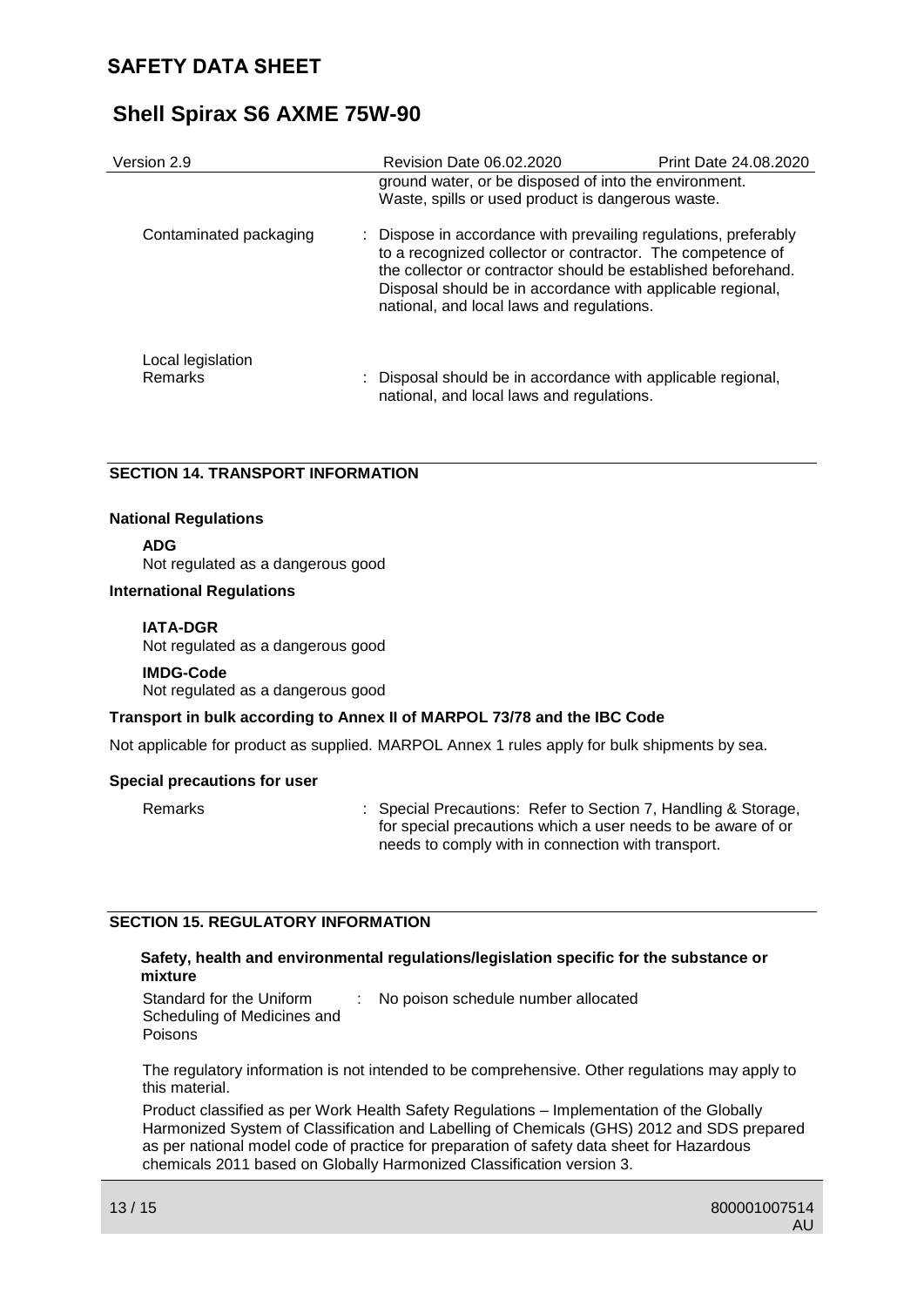## **Shell Spirax S6 AXME 75W-90**

| Version 2.9                                                                                                                                                | Revision Date 06.02.2020                                                                   | Print Date 24.08.2020 |
|------------------------------------------------------------------------------------------------------------------------------------------------------------|--------------------------------------------------------------------------------------------|-----------------------|
|                                                                                                                                                            | National Model Code of Practice for the Labelling of Workplace Hazardous Chemicals (2011). |                       |
| Australian Code for the Transport of Dangerous Goods by Road and Rail (ADG code). Standard<br>for the Uniform Scheduling of Medicines and Poisons (SUSMP). |                                                                                            |                       |
| Other international regulations                                                                                                                            |                                                                                            |                       |
| The components of this product are reported in the following inventories:                                                                                  |                                                                                            |                       |
| <b>EINECS</b>                                                                                                                                              | : All components listed or polymer exempt.                                                 |                       |
|                                                                                                                                                            |                                                                                            |                       |

| TSCA         | : All components listed. |
|--------------|--------------------------|
| AICS.        | : All components listed. |
| <b>IECSC</b> | : All components listed. |

#### **SECTION 16. OTHER INFORMATION**

#### **Full text of H-Statements**

| H <sub>226</sub>                        | Flammable liquid and vapour.                                       |
|-----------------------------------------|--------------------------------------------------------------------|
| H <sub>301</sub>                        | Toxic if swallowed.                                                |
| H <sub>302</sub>                        | Harmful if swallowed.                                              |
| H304                                    | May be fatal if swallowed and enters airways.                      |
| H <sub>3</sub> 11                       | Toxic in contact with skin.                                        |
| H314                                    | Causes severe skin burns and eye damage.                           |
| H315                                    | Causes skin irritation.                                            |
| H318                                    | Causes serious eye damage.                                         |
| H332                                    | Harmful if inhaled.                                                |
| H <sub>335</sub>                        | May cause respiratory irritation.                                  |
| H373                                    | May cause damage to organs through prolonged or repeated exposure. |
| H400                                    | Very toxic to aquatic life.                                        |
| H410                                    | Very toxic to aquatic life with long lasting effects.              |
| H411                                    | Toxic to aquatic life with long lasting effects.                   |
| H412                                    | Harmful to aquatic life with long lasting effects.                 |
| <b>Full text of other abbreviations</b> |                                                                    |

### Acute Tox. Acute toxicity Aquatic Acute Short-term (acute) aquatic hazard<br>Aquatic Chronic Long-term (chronic) aquatic hazard Aquatic Chronic Long-term (chronic) aquatic hazard<br>Asp. Tox. Aspiration hazard Asp. Tox. <br>
Eye Dam. Serious eye dama Eye Dam.<br>
Flam. Lig. Flammable liquids Flam. Liq. Flammable liquids<br>Skin Corr. Skin corrosion Skin Corr.<br>
Skin Irrit Skin irritation Skin Irrit.<br>
STOT RE
Specific targe STOT RE Specific target organ toxicity - repeated exposure<br>STOT SE Specific target organ toxicity - single exposure

AICS - Australian Inventory of Chemical Substances; ANTT - National Agency for Transport by Land of Brazil; ASTM - American Society for the Testing of Materials; bw - Body weight; CMR - Carcinogen, Mutagen or Reproductive Toxicant; DIN - Standard of the German Institute for Standardisation; DSL - Domestic Substances List (Canada); ECx - Concentration associated with x% response; ELx - Loading rate associated with x% response; EmS - Emergency Schedule; ENCS - Existing and New Chemical Substances (Japan); ErCx - Concentration associated with x% growth rate response; ERG - Emergency Response Guide; GHS - Globally Harmonized System; GLP - Good Laboratory Practice; IARC - International Agency for Research on Cancer; IATA - International Air Transport Association; IBC - International Code for the Construction and Equipment of Ships carrying Dangerous Chemicals in Bulk; IC50 - Half maximal inhibitory concentration; ICAO - International Civil Aviation Organization; IECSC - Inventory of Existing

Specific target organ toxicity - single exposure